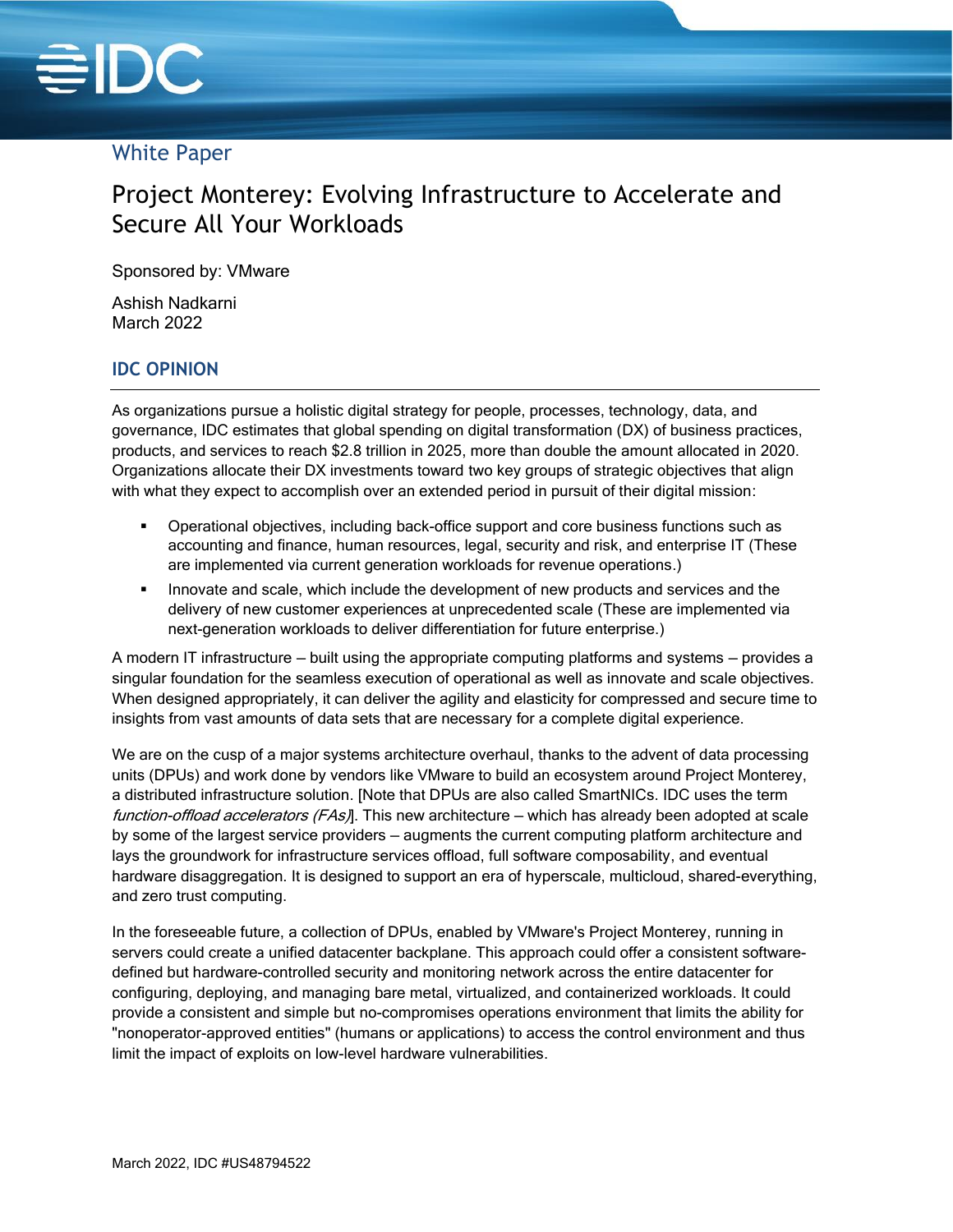#### **SITUATION OVERVIEW**

Digital transformation changes the way businesses view IT infrastructure. It shifts from being a necessary overhead to a strategic investment area. As businesses overhaul their business practices, products, and services to maintain their differentiation now and into the future, their pact with IT infrastructure is fundamentally altered.

Organizations that are digitally transforming themselves are also modernizing their IT infrastructure, which — using the appropriate mix of computing platforms and systems — is designed to provide a singular foundation for the seamless execution of operational as well as innovate and scale objectives. It is designed to support a new class of DX workloads (called next-generation or cloud-native workloads) in addition to revenue-generating operations workloads (called current generation workloads). A modern infrastructure must:

- **•** Deliver a seamless experience to internal and external stakeholders and customers by tying together dedicated (private) and shared (public) resources.
- **•** Deliver the scale necessary for timely insights from vast amounts of data sets that are necessary for a complete digital experience.
- **Enable agility and elasticity necessary for all workloads to run in a variety of cloud** environments (multicloud) with consistent infrastructure services and deployment options.

#### **Current Infrastructure Architecture**

In the current datacenter architecture, the central processing unit much like the human brain maintains centralized control of all privileged operations. It controls most — if not all — of the hardware functionality and software-defined infrastructure services delivered by the computing platform itself.

This computing platform architecture has been the de facto model for all infrastructure elements, regardless of their size and usage, deployed in datacenter or edge deployment or consumer handhelds. This model was designed for simplicity and vertical scaling for monolithic workloads. No matter what the use of the computing platform — as a general-purpose server, a security or network appliance, or a storage system controller — its architecture remains the same.

There are opportunities to enhance this architecture using software defined but hardware assisted approaches with the ultimate objective of gaining consistent service quality in multicloud environments.

#### *Computing Platform Payloads*

In a traditional infrastructure environment, the computing platform executes all three payloads within the same processing unit. These are:

- **Embedded payloads that are part of the core operating system and often run as privileged** operations in kernel space
- **■** User space payloads (i.e., programmatically assigned portions of workloads that comprises an application and its accompanying data set)
- **■** Management payloads that straddle between embedded and user space payloads and are gaining importance in cloud-native and scale-out deployments

Due to the nuances and architectural elements of a traditional operating system, all these payloads are executed in a time-sliced and dynamically prioritized environment. Any imbalance in the execution environment can lead to service quality issues at scale.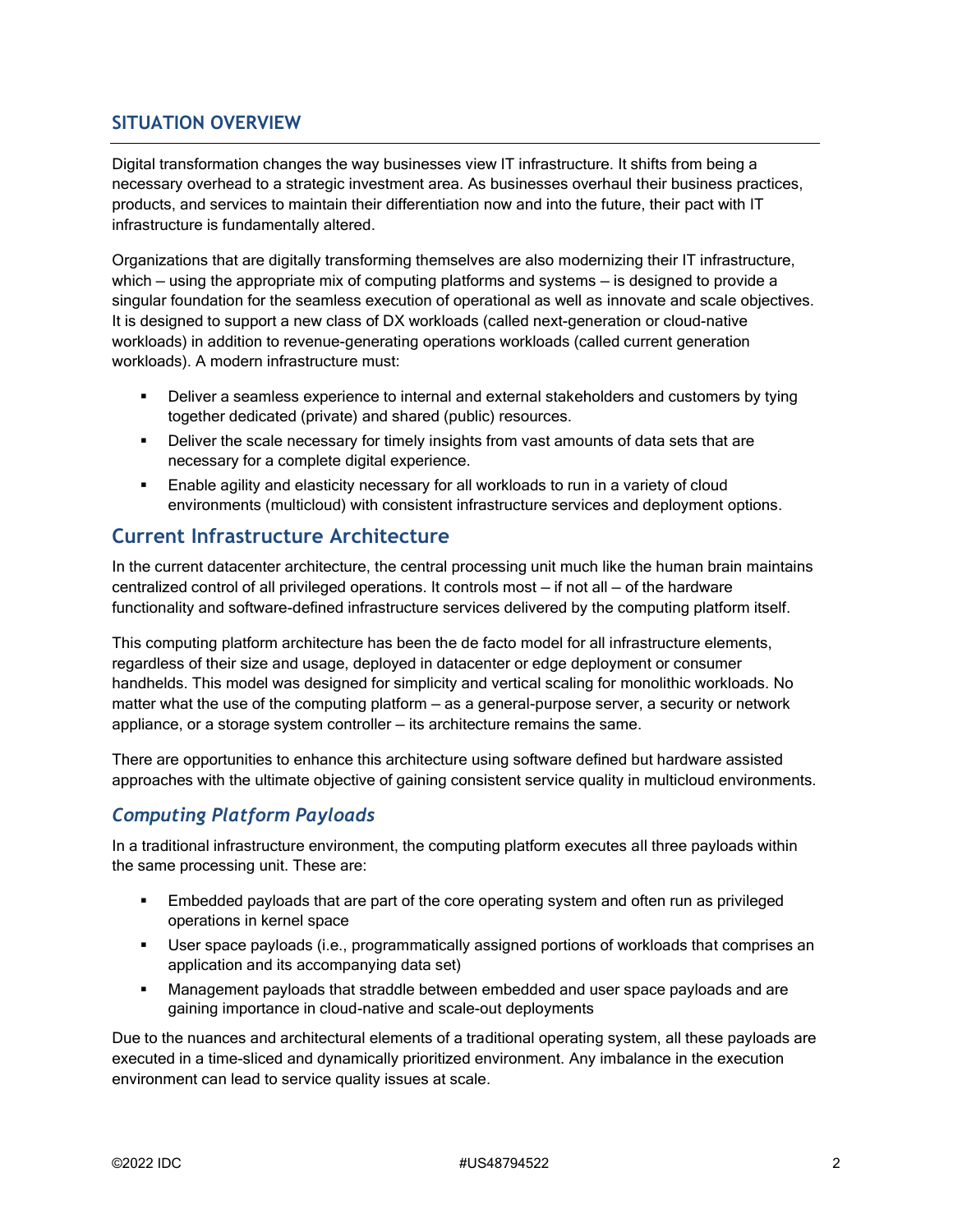#### *Datacenter Scaling*

At the same time, modern datacenter workloads are pushing the design envelope for network-based scaling. Scale-out and distributed workloads significantly increase the number of CPU cycles spent on sending and receiving workload and cluster-related network traffic. As more of these workloads are deployed, the efficiency of current infrastructure continues to decrease, leave alone the fact that it is vulnerable to security incidences. Datacenter operators at IT organizations and service providers require a new infrastructure architecture that can scale as their stakeholders and customers bring new workloads on board.

#### *Platform Security*

Any system designed to deliver consistent service quality in the datacenter must provide intrinsic security. The integrity of applications and data hosted in a datacenter or in the cloud depends on the computing architecture of a server, storage, and networking infrastructure. The more centrally placed this system (e.g., a server in a public cloud or a server used in a virtualization cluster), the more crucial this situation as it can impact several businesses or tenants simultaneously.

Intrinsic platform security must therefore be as important to the infrastructure as other operational service-level objectives such as reliability, availability, and serviceability. Any solution to bolster the security posture of current architecture deployed in most servers and storage and networking systems today must be linearly scalable at the very minimum.

Further, the entire hardware stack is tightly coupled with the operating system environment to deliver a continuously and consistently enforceable security paradigm across the entire infrastructure. This limits options with hardware life-cycle management. The all-or-nothing process is rigid and expensive, requiring the entire server or cluster of servers hosting the workload — with all its components — to be replaced at the same time.

#### *Requirements for a New Datacenter Architecture*

Any approaches to deliver consistent service quality in a multicloud environment must overcome the two challenges mentioned above: computing platform payload and datacenter scaling. Newer approaches must support expanded enterprise perimeter, with zero trust computing as the foundation. They must deliver:

- **·** Infrastructure services (e.g., data, orchestration, security, and network services), regardless of whether the workload runs on bare metal or is virtualized or containerized and across multiple deployment locations (multicloud)
- **Infrastructure as code to workloads that are designed to consume infrastructure resources on** demand via automated API calls and with limited operator intervention
- Apportioned heterogeneous computing resources such as workload accelerators (e.g., GPUs) and persistent (storage-class) memory, especially to containerized workloads

There are opportunities for infrastructure stack providers to enhance the capabilities of the current CPU-centric architecture:

A portion of key infrastructure services required to deliver a rich multicloud experience could be offloaded, freeing up processor and memory cycles required to deliver high service quality to the application workloads.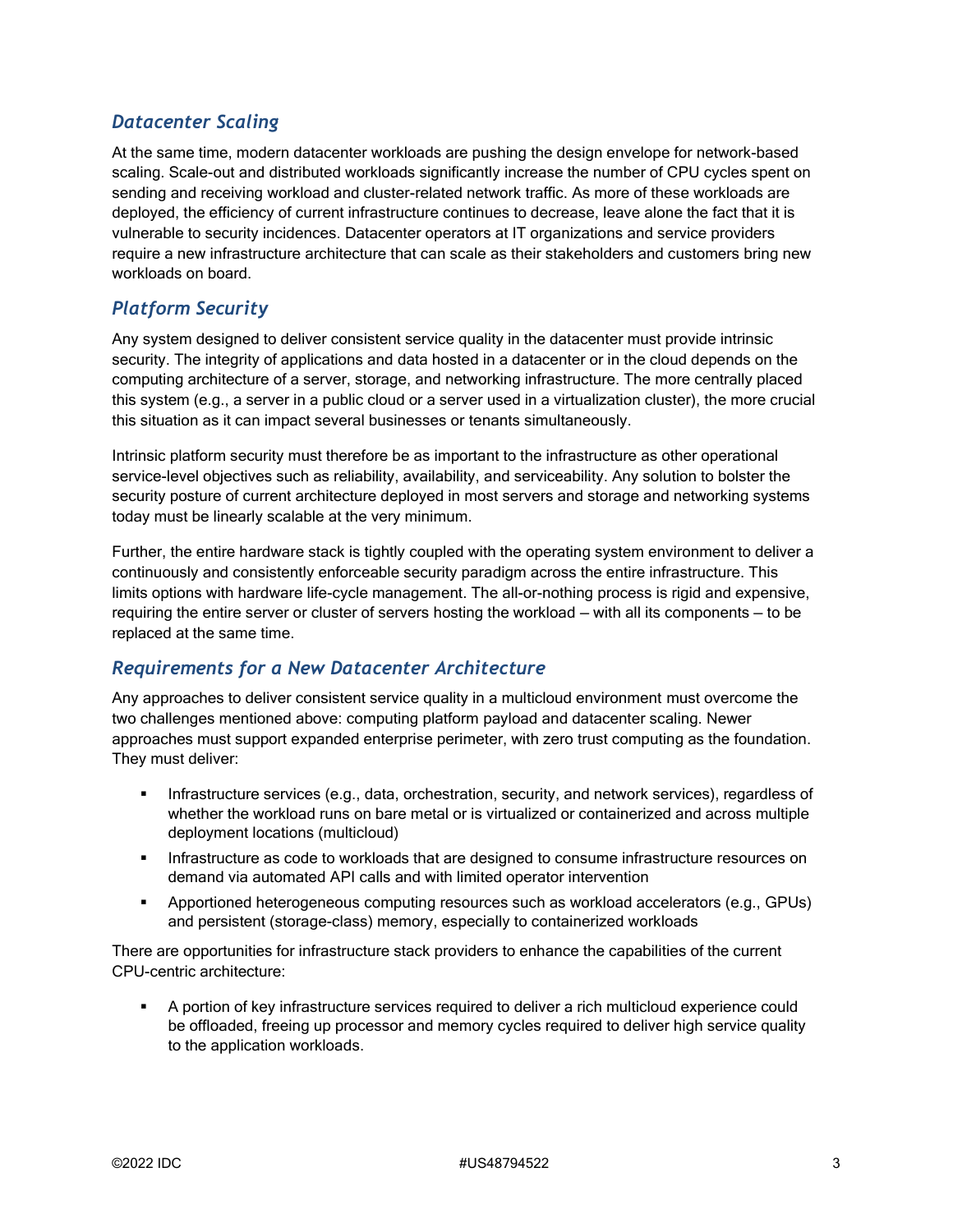- Build in hardware-based mitigation capabilities to minimize the impact of any low-level security vulnerabilities in the central execution environment.
- Create a consistent operating model across multicloud environments, addressing service quality issues that are difficult to troubleshoot and isolate.
- Build in a hardware-based separation or isolation of security and supervisory functions making it harder for network-based attacks to compromise the operating system or workload execution environment.

# **A New Approach for Infrastructure Architecture for the Multicloud Era**

Platform architecture is as important to the infrastructure as other operational service-level objectives such as reliability, availability, and serviceability. Finally, the entire hardware stack should be tightly coupled with the operating system or hypervisor environment to deliver a continuously and consistently enforceable security paradigm across the entire infrastructure.

Decentralized or disaggregated architectures enabled by data processing units (aka function-offload accelerators) borrow an approach (known as accelerated computing) that is gaining traction in the industry. Specially designed processors (also known as accelerators, of which coprocessors are a variant) are used to offload specific portions of a user space payload (e.g., GPUs for mathematically intensive functions) to accelerate outcomes of the workload. However, even in most accelerated computing deployments, the CPU is still in command of the platform and runs all the embedded and management payloads. On the other hand, DPUs function as an autonomous coprocessor for the central processing unit, taking over many of the core functions that are performed by the CPU (see the Benefits of DPUs and DPU-Based Platforms sidebar).

In a system that makes use of these accelerators, the central processing unit is basically dedicated to run application workloads. This provides three immediate benefits to a modern datacenter architecture in which multicloud infrastructure services are as critical as the workloads that run in the environment:

- **Reduced CPU and memory overhead.** Core infrastructure services no longer need to fight alongside application workloads for shared processor and memory resources. Operators have the option to run them on a separate processor subsystem, with an independent network and control plane.
- **An out-of-band control plane.** The presence of a transparent software defined I/O layer that runs on the coprocessor provides an additional layer of access control for physical and/or shared and networked resources (e.g., storage resources from a shared storage controller).
- **EXEL TRUST 2 EXELCOMPUTE:** By offloading infrastructure services to the DPU, the operating system or hypervisor environment gains an additional layer of immunity from rogue code that targets low-level processor vulnerabilities or tries to bypass the checks present in the central software and hardware stack.

Figure 1 illustrates the key tenets of an approach that enhances the current computing platform architecture. This approach provides a consistent management framework, zero trust computing foundation and the necessary scale required for a multicloud era.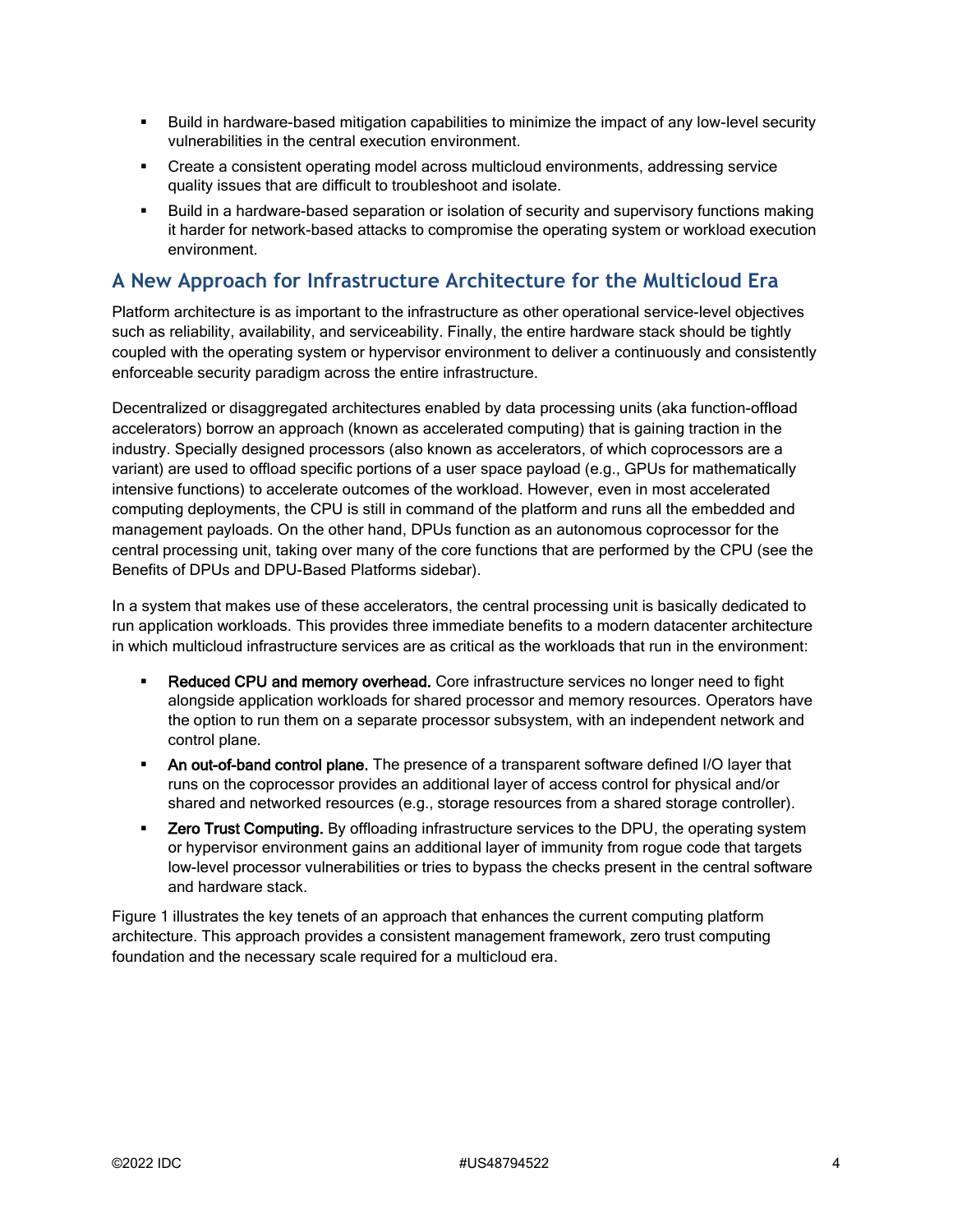#### **FIGURE 1**

# **Key Principles of Data Processing Unit–Based Modern Datacenter Architecture**



F. .<br>Dolla

Manage Heterogeneity **Evolve to Evolve towards** Accelerate to meet **Evolve towards** Evolve towards Accelerate to meet the Modern App demand



hardware-based security scale out

Source: VMware, 2021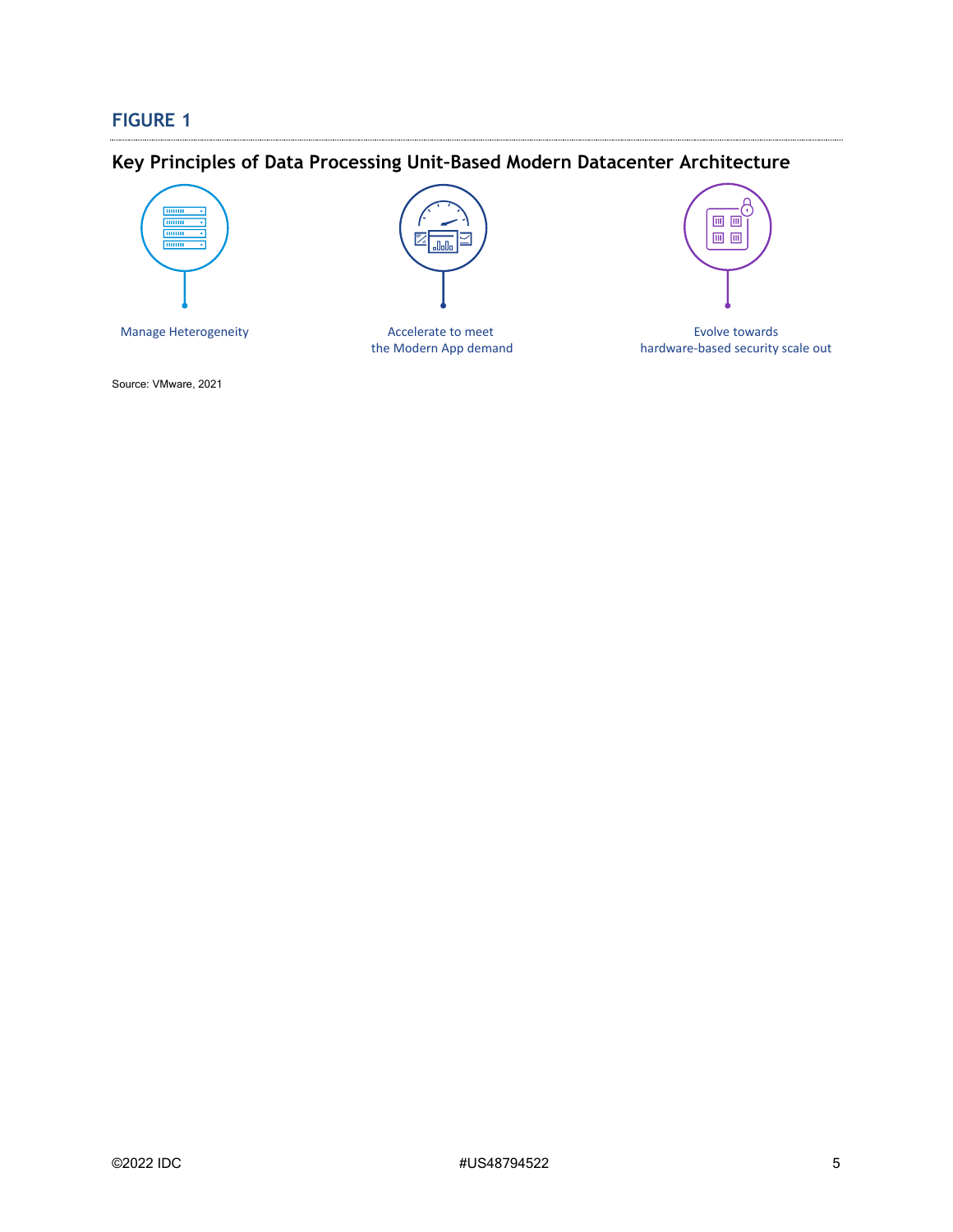#### **Benefits of DPUs and DPU-Based Platforms**

Data processing units (or function-offload accelerators) are a special kind of processors usually installed in servers on a PCIe card or directly on a motherboard (see Figure 2). They are designed to:

- Operate independent of the CPU and outside the control of the main processing system from a code execution perspective. In other words, the CPU is aware of their presence but cannot control them.
- Introduce an additional abstraction layer in the bootup and operational state of the platform. They boot up using their own independent microcode, firmware, or a lightweight hypervisor that treats the CPU subsystem as one big "virtual machine" running in a reduced privilege mode.
- Control access to physical resources like data persistence and network interfaces through which sensitive data can be accessed. Any payload executed on the CPU including the kernel itself that needs access to these resources must go through function-offload interfaces, which is presented in a software-defined manner to the operating system environment running on the CPU.
- Take over direct execution of crucial portions of the embedded and management payload functions such as security, hypervisor root partition, and virtual networking. Such kernel space functions are run and/or require the process to run in a privileged mode on the host operating system.

Accordingly, FA-based computing platforms offer several advantages over traditional (monolithic) platforms. These include:

- **Tamper-proof architecture.** Executing embedded and management components like root of trust, encryption, data, and network access on the same processor subsystem introduces inherent limits to the extent to which each payload code can be isolated from accessing or tampering with other components executing on the processor. On the other hand, executing management components in a separate physical device introduces physical isolation between the management and payload components.
- **Uniform resource utilization.** Offloading the embedded and management components frees up processing clock cycles for user space workloads. Even with very capable CPUs and platforms built with two or more CPUs per platform, it is not uncommon for users to experience symptoms due to resource constraints — much of which manifest themselves in the form of slow network or data access. By offloading the compute-intensive control functions for the physical interfaces from the CPU, the core user space payload has more room to breathe.
- **Ability to enable offloading of additional functions and payloads.** Finally, a key benefit of using DPUs is to start to offload management functions, thus creating a management fabric that transcends physical, virtual, and containerized compute and can be handled in a CPU-agnostic manner, regardless of the operational state of the platform itself. DPUs that are autonomous in nature (i.e., can be bootstrapped using a unique operating system or hypervisor instance) are especially attractive as they can create their own function fabric that decouples privileged execution from the operating system or hypervisor instance running on the CPU. FAbased platforms are especially valuable in shared infrastructure environments (such as cloud environments) that host a heterogenous mix of traditional and cloud-native workloads belonging to a variety of workload owners (tenants). In such environments, a high volume of intra-datacenter (or even intra-server) traffic may be expected.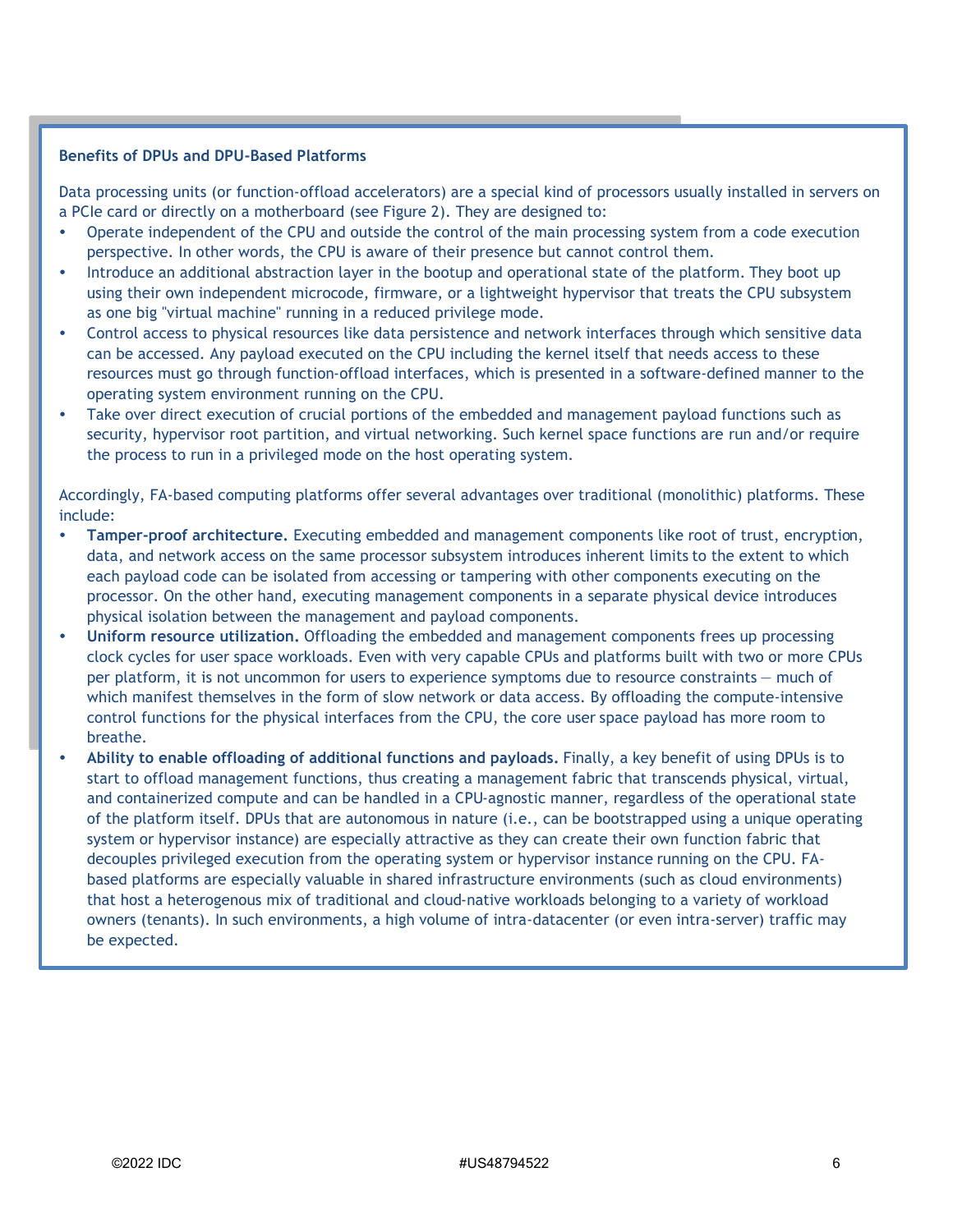#### **FIGURE 2**

### **A Data Processing Unit Card**



Source: VMware, 2021

### **Composable Infrastructure for Multicloud Environments**

Hardware-based disaggregated or decentralized approaches discussed previously can only be successful in deployments wherein the infrastructure software stack (aka the operating environment) is tightly coupled to the hardware stack. The resulting composable infrastructure system must be designed such that the software stack complements and benefits from the specific capabilities offered by the DPUs that enable the hardware disaggregation. This is because the capabilities of DPUs vary from vendor to vendor and product to product. Some are designed with networking and security in mind, others to offload data services, and some offer management offload. Whatever the functionality, the use of DPU enables the systems vendor to:

- Offer a consistent operating environment for bare metal, virtualized, and containerized workloads.
- Provide a consistent way to deploy and consume heterogeneous (and accelerated) computing across multicloud.
- Provide hardware-based security and access control, with a full software-defined conversion/offload for hardware access.
- **•** Offer a system for modern application delivery with a management layer that is independent of the CPU subsystem.

Composable infrastructure systems build on the many benefits of hyperconverged infrastructure but add the ability to manage bare metal workloads, deploy a distributed hardware-based security, and expand the multicloud experience.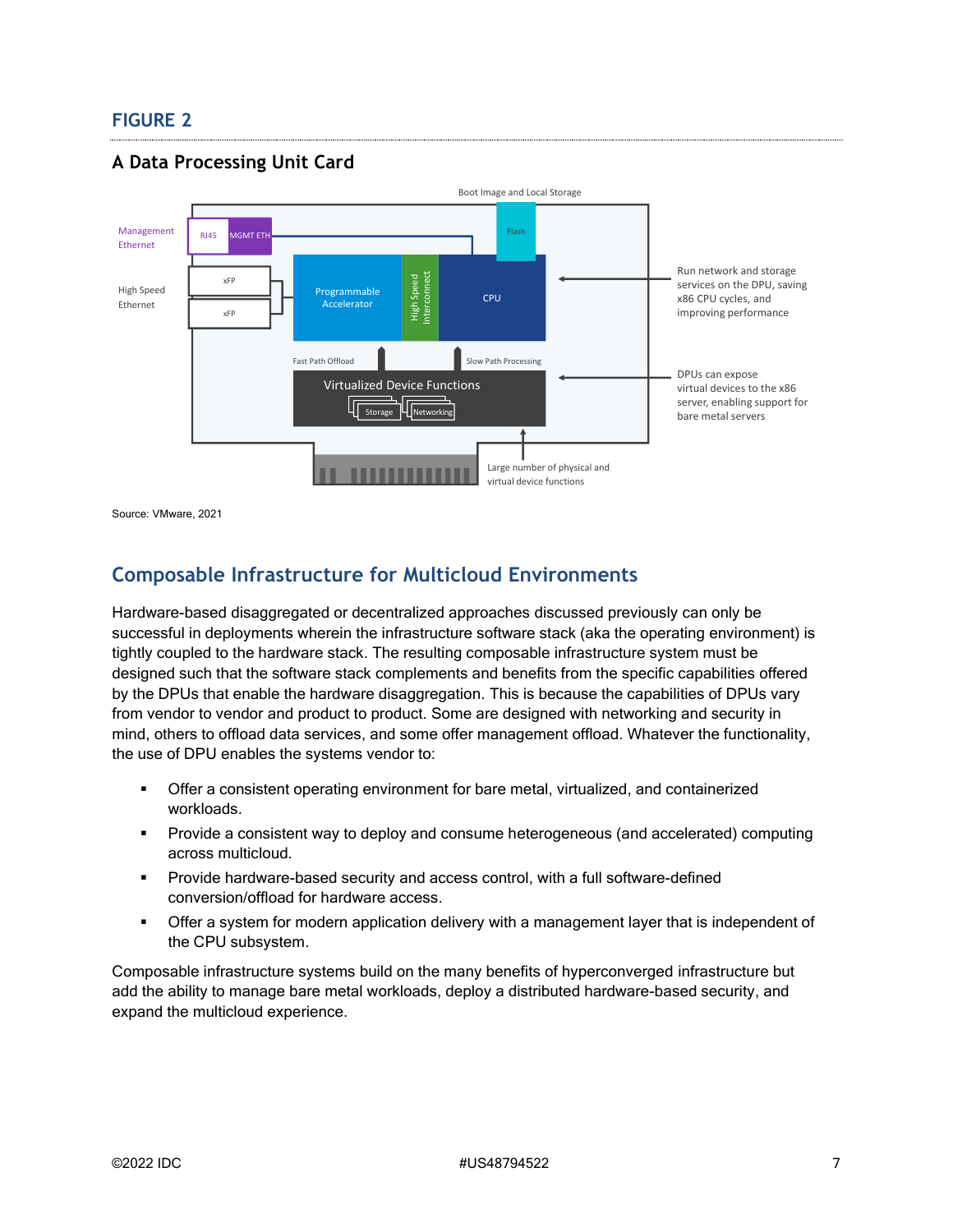#### **VMWARE'S PROJECT MONTEREY**

VMware's Project Monterey is an evolutionary architectural approach for the datacenter, cloud, and edge to address the changing requirements of workloads, now and in the future. As illustrated in Figure 3, Project Monterey will usher in a new era of infrastructure management with:

- **EXEC** A single, secure operating model across workload types, regardless of whether they are bare metal, virtualized, or containerized
- The ability to isolate application workload domain from the infrastructure services domain communicating with each other via a software-defined connection
- Infrastructure services that can be offloaded and run on an independent control plane comprised of DPUs

### **FIGURE 3**

#### **Project Monterey**



Source: VMware, 2021

Project Monterey comprises three key elements:

- **E** Hardware-based acceleration: VMware Cloud Foundation will be able to maintain compute virtualization on the server central processing unit while offloading networking, security, and storage functions to a specially designed coprocessor on a variety of DPUs. This will allow applications to maximize the use of the available network bandwidth while saving server CPU cycles for top application performance.
- **Composable infrastructure:** Project Monterey will extend management support for bare metal servers. This will enable physical resources to be dynamically accessed based on policy or via software API, tailored to the needs of the application. In addition, organizations will be able to use a single management framework to manage all their compute infrastructure, whether virtualized or bare metal. The decoupling of networking, storage, and security functions from the main server allows these functions to be patched and upgraded independently from the server.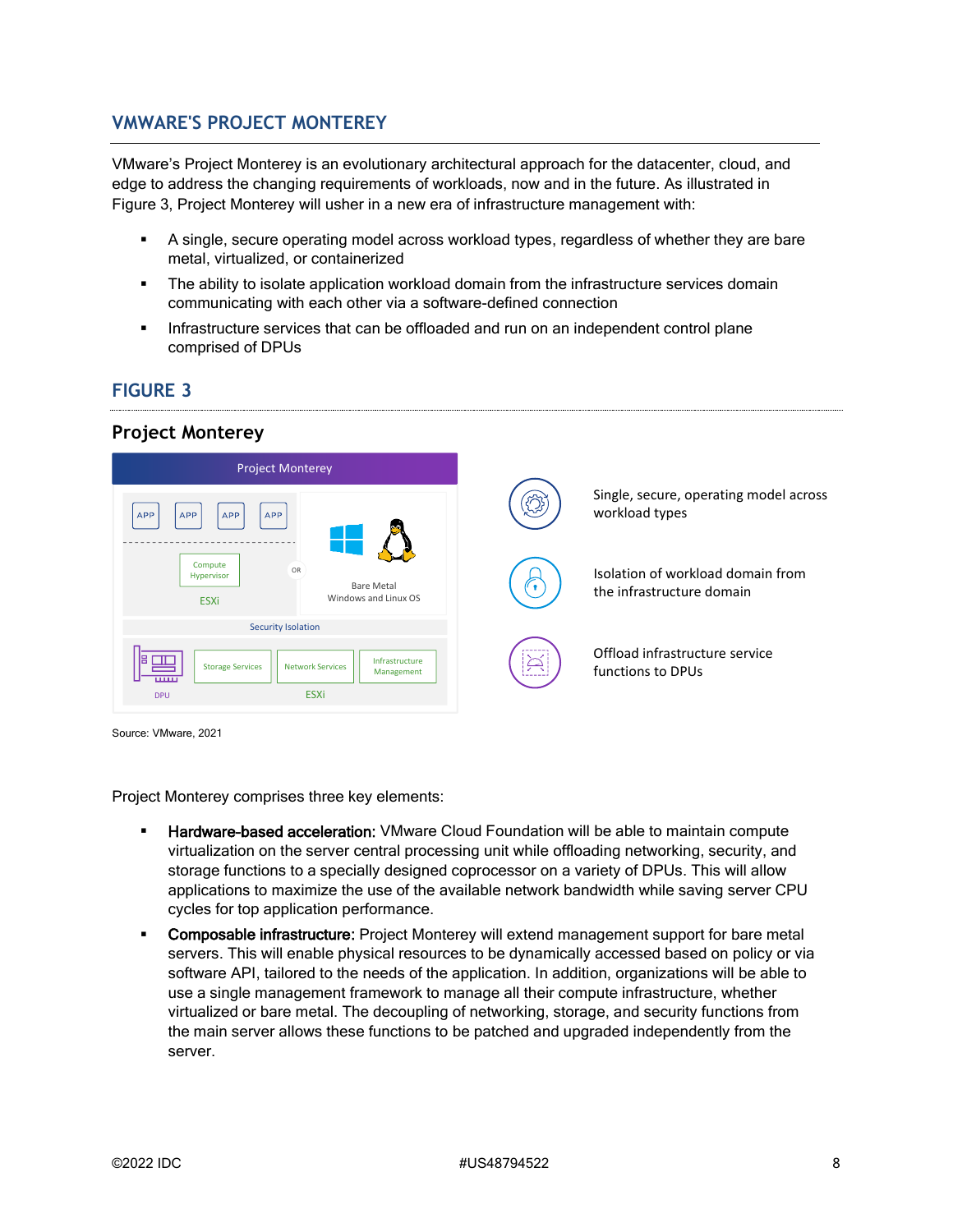**Isolation of infrastructure services:** With Project Monterey, VMware can implement intrinsic security. Each DPU can run a full-featured stateful firewall and advanced security suite. Since this will run on a card and not on the CPU, several network-based security services can be deployed and automatically tuned to protect specific application services in a transparent manner. Wrapping each service with intelligent defenses can shield any vulnerability of that specific service. This will enable a custom-built defense that can be automatically tuned and deployed across tens of thousands of application services. In addition, Project Monterey will enable enterprises or service providers supporting multiple tenants to isolate them from the core infrastructure.

As illustrated in Figure 4, with these changes, Project Monterey adds a new way in which VMware Cloud Foundation (VMware vSphere, VMware vSAN, and VMware NSX) can make use of additional DPU (function-offload accelerators or coprocessors) cards in a server.

VMware announced that it is a taking an ecosystem approach with Project Monterey, which means that it will support DPUs from several providers such as Intel, NVIDIA, and Pensando Systems inserted into or integrated with server solutions from OEM vendors like Dell Technologies, Hewlett Packard Enterprise, and Lenovo. As the program matures, VMware will onboard more partners and increase the diversity of their ecosystem.

#### **FIGURE 4**



#### **Project Monterey for Multicloud Environments**

Source: VMware, 2021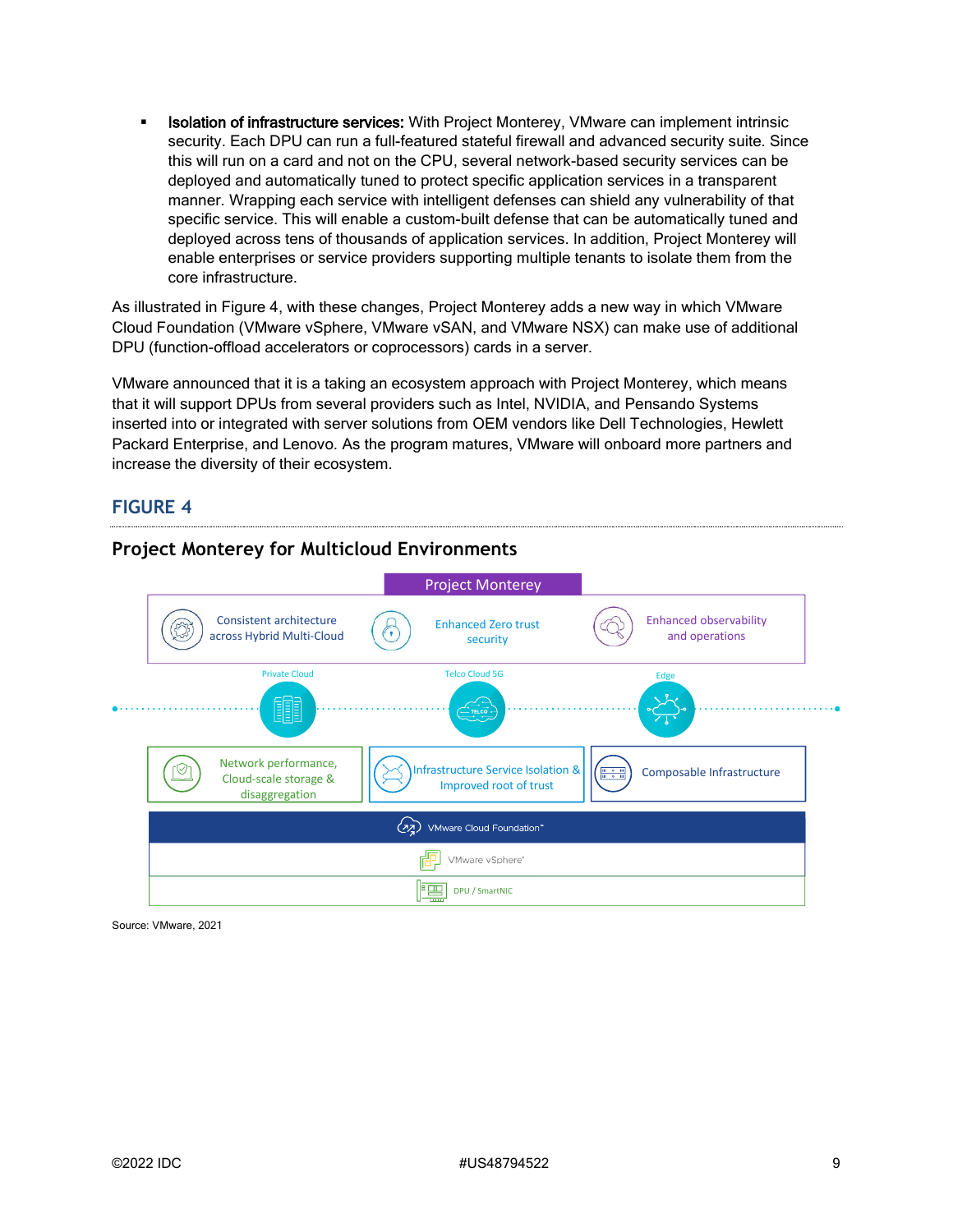# **Business Value of Project Monterey**

IT Organizations stand to benefit from VMware Cloud Foundation (enabled by Project Monterey) as the de facto operating stack for multicloud environments. Key benefits include:

- **EXIBLE 4.5 Flexible and programmatic consumption of compute, storage, and networking resources,** leading to improved and consistent resource utilization
- Reduced cost of building and delivering new services, with infrastructure that is configured optimally and utilized fully
- **•** Flexible deployment options ranging from standard general-purpose servers to specialized modular options, depending on the workloads
- Reduced provisioning times with ease of management driven by adaptability to on-demand workload capacity
- **•** A shift toward secure, application-centric infrastructure accelerating rapid development and deployment

#### **FUTURE OUTLOOK**

Use cases for data processing units (aka function-offload accelerators) are still up and coming, but the platform architecture does hold out promise in the long run, as enterprises and service providers discard their inhibitions and eventually warm up to a modular and distributed computing architecture. Figure 5 illustrates IDC's view of how it anticipates use cases to evolve with DPUs.

#### **FIGURE 5**

#### **Evolution of Use Cases for Data Processing Units (Function-Offload Accelerators)**



Source: VMware, 2021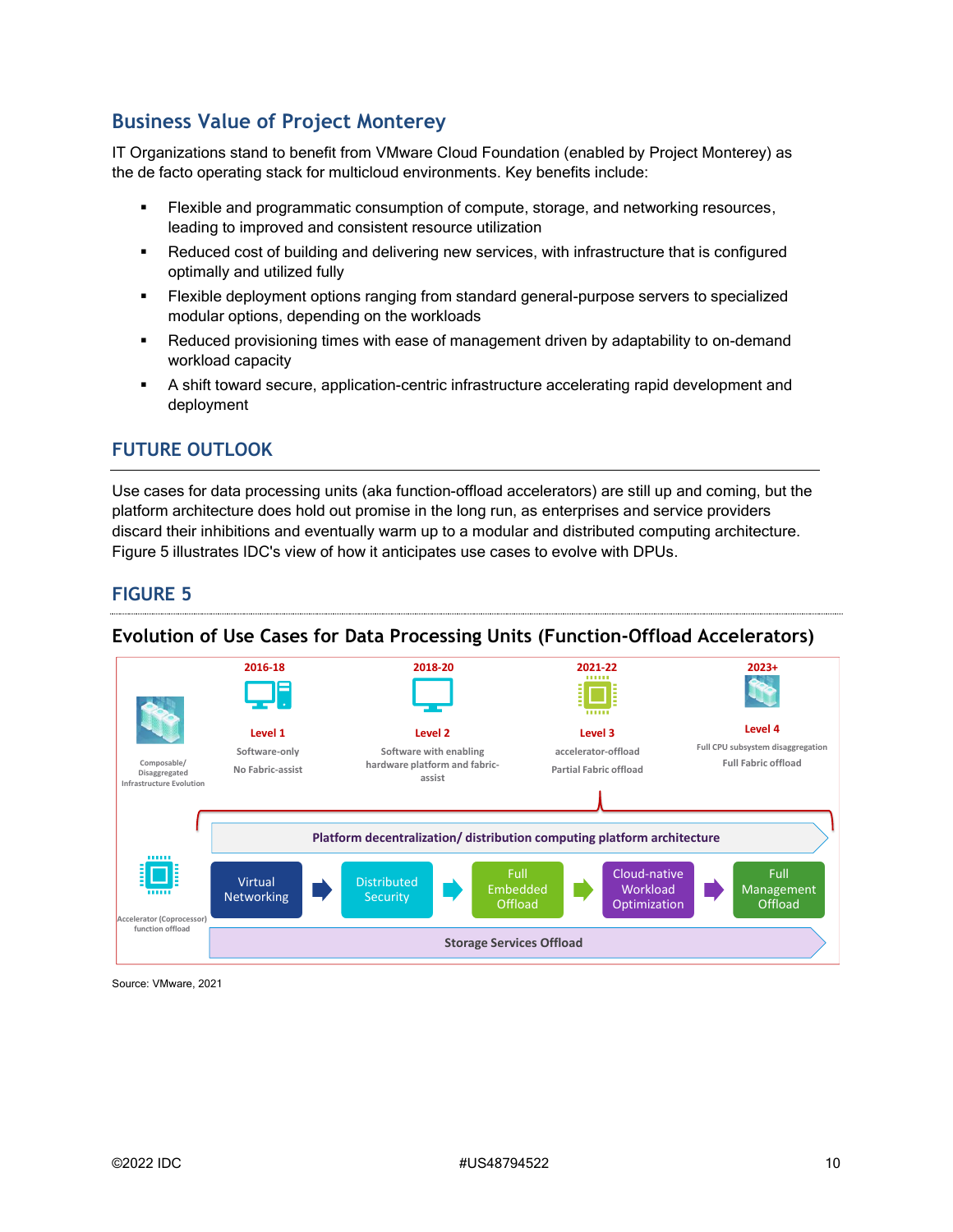# **Stage 1: Virtual Networking**

In this stage, networking functions are offloaded. This includes compute-intensive networking operations like authentication, routing, virtualization, firewalling, and load balancing. The net effect of these offloads is a distributed host-to-network virtual networking paradigm with low CPU overhead. A lot of DPUs that offer Stage 1 functions are also called "SmartNICs" or "data processing units."

### **Stage 2: Distributed Security**

In this stage, security functions such as isolation, encryption, and root of trust are offloaded. A physically isolated root of trust enables the execution of embedded functions in a tamperproof manner. It also starts to lay the groundwork for the delivery of private cloud as a service, with tamper protection for key capabilities like metering.

### **Stage 3: Full Embedded Offload**

This stage enables full embedded offload. In addition to networking and security functions, storage access and persistence functions are offloaded. This stage enables the operator to achieve the benefits of a distributed computing platform architecture at scale:

- Offload of storage, networking, and network virtualization functions onto the FA
- **•** Offload of hypervisor root partition from the CPU
- Security and isolation of the root of trust from the CPU

# **Stage 4: Cloud-Native Workload Optimization**

In this stage, the operator starts to offload the management control plane onto the FA as well. This means managing intra-datacenter and intra-server communication in cloud-native environments (like execution of the Envoy control plane). It also enables linear scaling of microservices in cloud-native environments, without saturating the mesh connectivity.

#### **Stage 5: Full Management Offload**

This stage enables a full management offload in which the combination of Stage 3 and Stage 4 enables the creation of a distributed data-centric management and control layer, with hardware assisted pooled compute and storage resource sharing.

#### **OPPORTUNITIES FOR VMWARE**

As Project Monterey starts to permeate datacenters and multicloud environments, IDC expects that eventually all of VMware's OEM partners will introduce a new breed of appliances and certified reference architectures. This is no doubt going to enhance the value proposition of converged and hyperconverged infrastructure.

With its extensive converged and hyperconverged ecosystem, VMware can play a role in bridging onpremises and cloud-based environments; and this represents a natural launch point for the company to expand into a new market segment for composable infrastructure, specifically for multicloud environments.

Longer term, this is where much of the value lies for Project Monterey: introducing a refined approach for executing the composable infrastructure at scale. As VMware pulls together its network of OEMs, accelerated compute providers, and the infrastructure software stack, IDC can see VMware defining a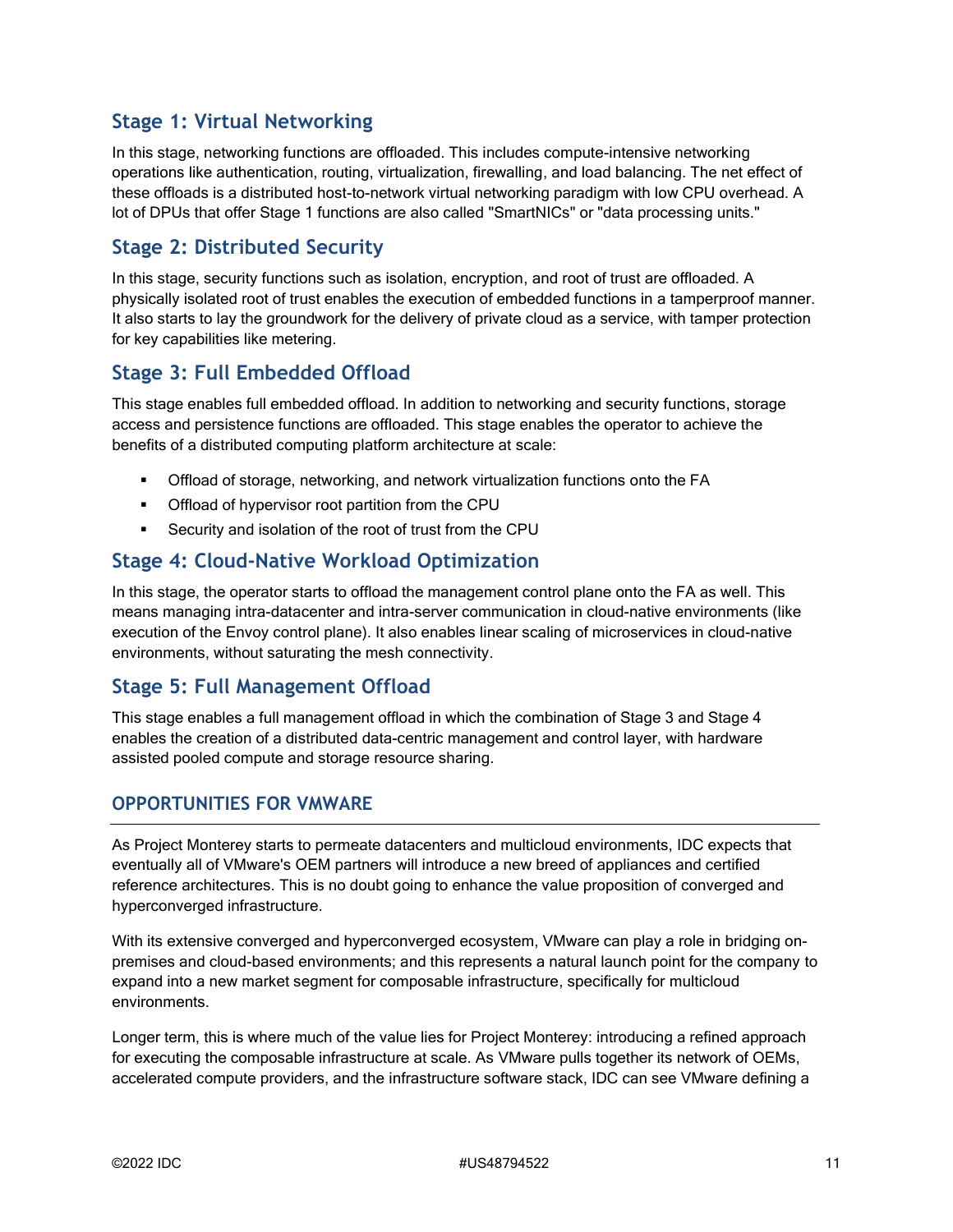de facto path forward in which entities with disparate interests can all pull together to bring solutions to the market that redefine (and ultimately blur) the way the datacenter delivers its services to end users.

Project Monterey will enable organizations to adapt datacenter, cloud, or edge environments for application-specific performance, availability, and security needs. In addition, the initiative will extend VMware infrastructure and operations for all applications — reducing the need for specialized systems, teams, and management tools — which in turn will be able to reduce overall complexity and TCO.

#### **CONCLUSION**

The current central processing unit–based architecture deployed in datacenters, edge devices, and consumer handhelds needs to be enhanced to work the era of hyperscale, multitenancy, and sharedeverything computing. VMware's Project Monterey — by making use of function-offload accelerator– based computing platforms — provides a robust approach for offloading embedded and management functions. By embracing Project Monterey as part of their VMware Cloud Foundation and VMware vSphere deployments, customers can gain a consistent operating experience for their multicloud environments.